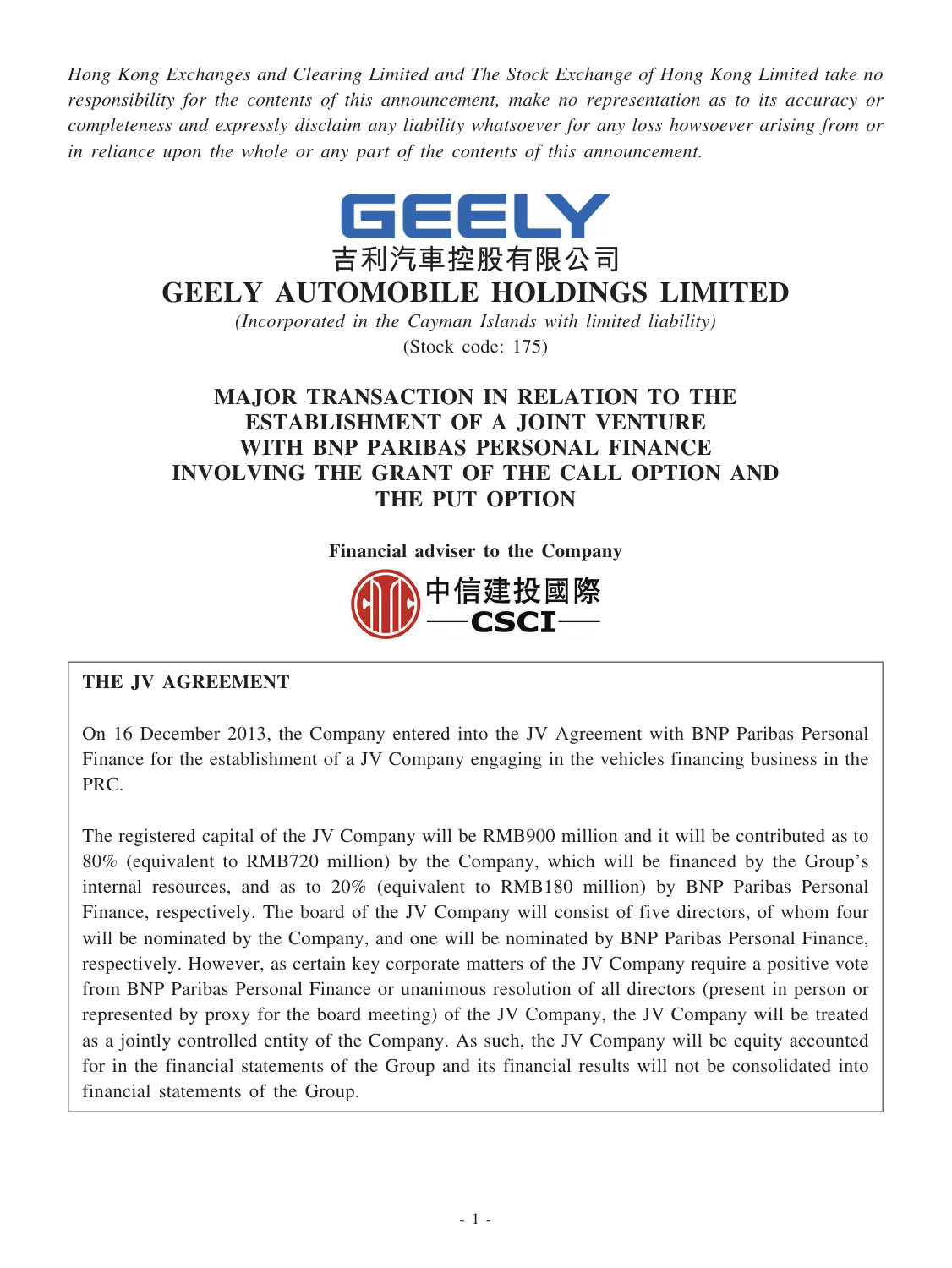Pursuant to the terms of the JV Agreement, the following options were granted to BNP Paribas Personal Finance and the Company, respectively:

# **(a) the Call Option**

An option was granted to BNP Paribas Personal Finance pursuant to which BNP Paribas Personal Finance has the right at any time within 2 years after the Lock-up Period to acquire from the Company such equity interest in the JV Company to increase BNP Paribas Personal Finance's interest in the JV Company to up to 50%.

# **(b) the Put Option**

An option was granted to BNP Paribas Personal Finance pursuant to which BNP Paribas Personal Finance has the right at any time after the Lock-up Period to dispose of its entire equity interest in the JV Company to the Company upon the occurrence of any of the Option Triggering Events. However, in case BNP Paribas Personal Finance exercises the Call Option, certain events will cease to be the Option Triggering Events and one of the Option Triggering Events will be modified three years after the completion of the Call Option.

# **(c) the Geely Call Option**

An option was granted to the Company pursuant to which the Company has the right at any time after the Lock-up Period to acquire the equity interest held by BNP Paribas Personal Finance in the JV Company upon the occurrence of certain Option Triggering Events.

## **GENERAL**

The JV Formation itself does not constitute a notifiable transaction for the Company under the Listing Rules. However, as the Call Option and the Put Option are exercisable at the discretion of BNP Paribas Personal Finance and the exercise prices for the Call Option and the Put Option are to be determined based on the Fair Market Value of the JV Company at the time of exercise, the grant of the Call Option and the Put Option will be classified as at least a major transaction for the Company pursuant to Rule 14.76(1) of the Listing Rules. Accordingly, the grant of the Call Option and the Put Option and the transactions contemplated thereunder the JV Agreement constitute a major transaction for the Company and are subject to the Shareholders' approval at the EGM.

A circular containing, among other things, (i) further information about the grant of the Call Option and the Put Option and the transactions contemplated under the JV Agreement; (ii) information required under Chapter 14 of the Listing Rules; and (iii) a notice convening the EGM to approve the JV Agreement, the grant of the Call Option and the Put Option will be despatched to the Shareholders on or before 8 January 2014.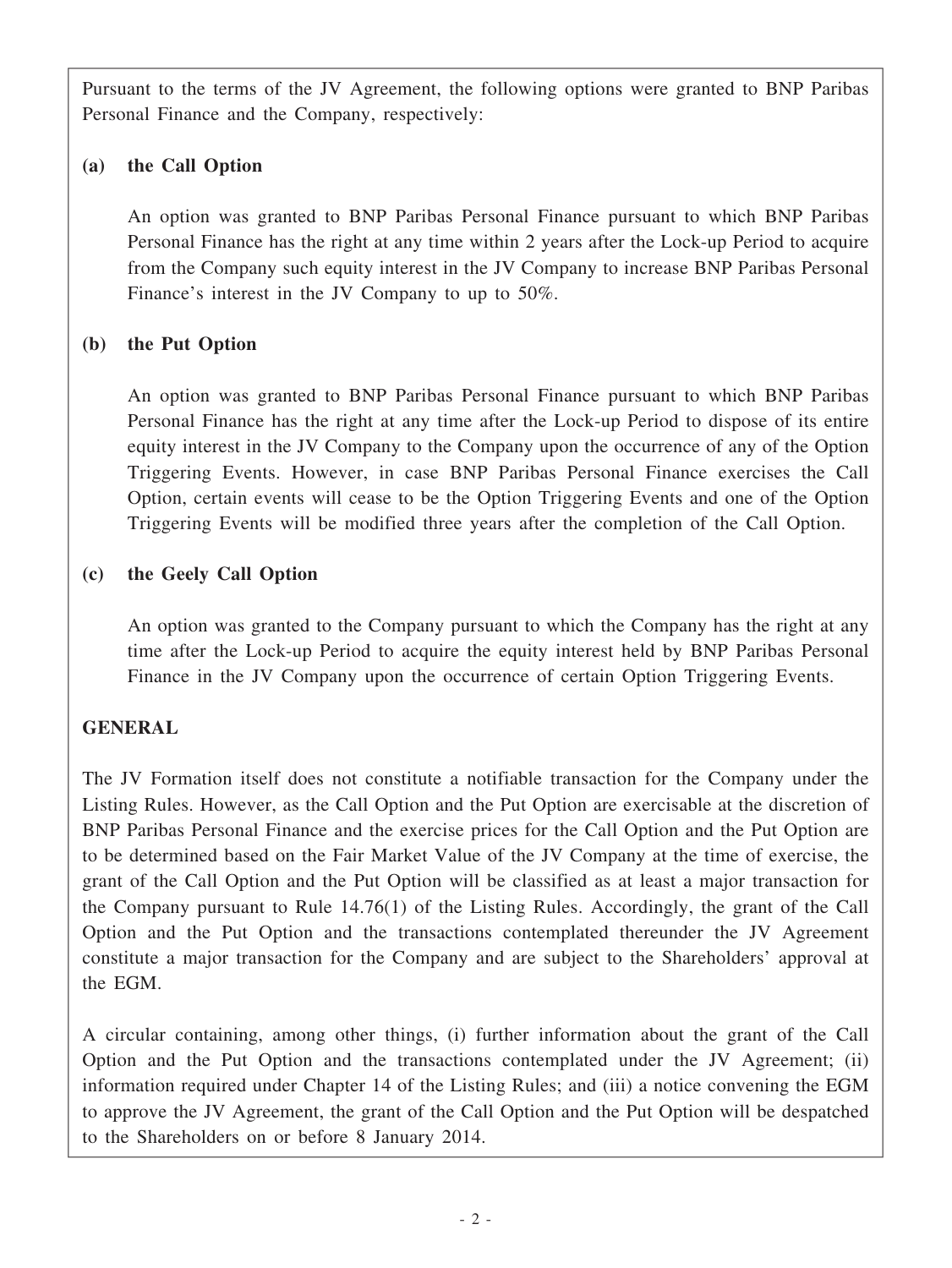On 16 December 2013, the Company entered into the JV Agreement with BNP Paribas Personal Finance, pursuant to which the parties agreed to establish a joint venture to engage in the vehicles financing business in the PRC.

#### **THE JV AGREEMENT**

#### **Date of the JV Agreement**

16 December 2013

#### **Parties to the transaction**

- (A) the Company; and
- (B) BNP Paribas Personal Finance.

To the best of the Directors' knowledge, information and belief having made all reasonable enquires, BNP Paribas Personal Finance, its associates and its ultimate beneficial owners are independent of and not connected with the Company and its connected persons.

## **Material terms of the JV Agreement**

## *Establishment of the JV Company*

The Company and BNP Paribas Personal Finance will establish the JV Company to engage in the vehicles financing business in the PRC. The JV Company will be a limited liability company established under the laws of the PRC. Its establishment will be subject to, among others, the approval of the CBRC and other relevant PRC governmental authorities.

The JV Company will engage in, among other things, provision of auto finance products and services in the PRC market (including auto finance services and products for vehicles branded with trademarks owned and/or used by the Geely Holding or Volvo), such as (i) provision of wholesale financing solutions to dealers of Geely Holding and its affiliates (including the Group and Volvo) to finance the purchase of vehicles and the facilities for their operations; and (ii) provision of retail financing to end-customers of vehicles of the brands of Geely Holding and its affiliates (including the Group and Volvo) in China.

## *Registered capital*

The registered capital of the JV Company will be RMB900 million and it will be contributed as to 80% (equivalent to RMB720 million) by the Company, which will be financed by the Group's internal resources, and as to 20% (equivalent to RMB180 million) by BNP Paribas Personal Finance, respectively.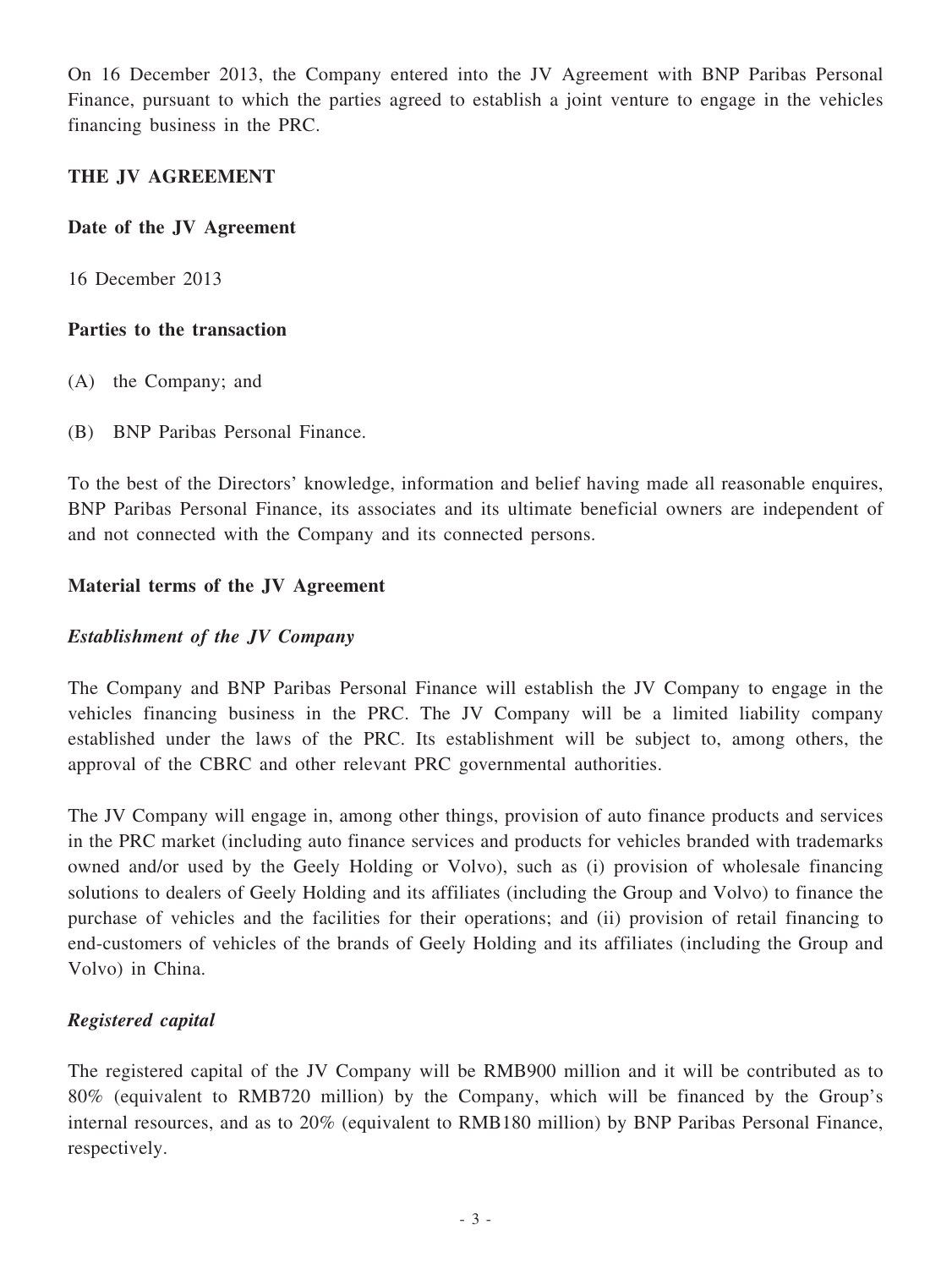#### *Term of the JV Company*

The JV Company will have a term of 30 years, commencing from the date of issuance of its business license, unless it is terminated earlier pursuant to the JV Agreement.

#### *Composition of the Board*

The board of the JV Company will consist of five directors, of whom four will be nominated by the Company, and one will be nominated by BNP Paribas Personal Finance, respectively. However, as certain key corporate matters of the JV Company require a positive vote from BNP Paribas Personal Finance or unanimous resolution of all directors (present in person or represented by proxy for the board meeting) of the JV Company, the JV Company will be treated as a jointly controlled entity of the Company. As such, the JV Company will be equity accounted for in the financial statements of the Group and its financial results will not be consolidated into financial statements of the Group.

#### *Business scope of the JV Company*

Subject to final approvals by the CBRC and the PRC governmental authorities, the business scope of the JV Company will include the following businesses in the PRC:

- (a) accepting the deposit with a fixed term of more than three months (inclusive) from its shareholders and the wholly-owned subsidiaries in the PRC of the group to which the shareholders of the JV Company belong;
- (b) accepting the deposit of automobile dealers for loans for purchasing automobiles and the deposit of lessees to rent automobiles;
- (c) issuing financial bonds upon approval;
- (d) engaging in inter-bank lending;
- (e) borrowing money from financial institutions;
- (f) providing loans for purchasing automobiles;
- (g) providing loans to auto dealers for the purpose of procurement of automobiles and operating facilities (including loans for the construction of show rooms, purchase of spare parts and maintenance equipment, etc.);
- (h) conducting automobile finance lease business (excluding sale and leaseback business);
- (i) selling to or repurchasing from financial institutions the accounts receivable of automobile loans and the accounts receivable of automobile finance lease;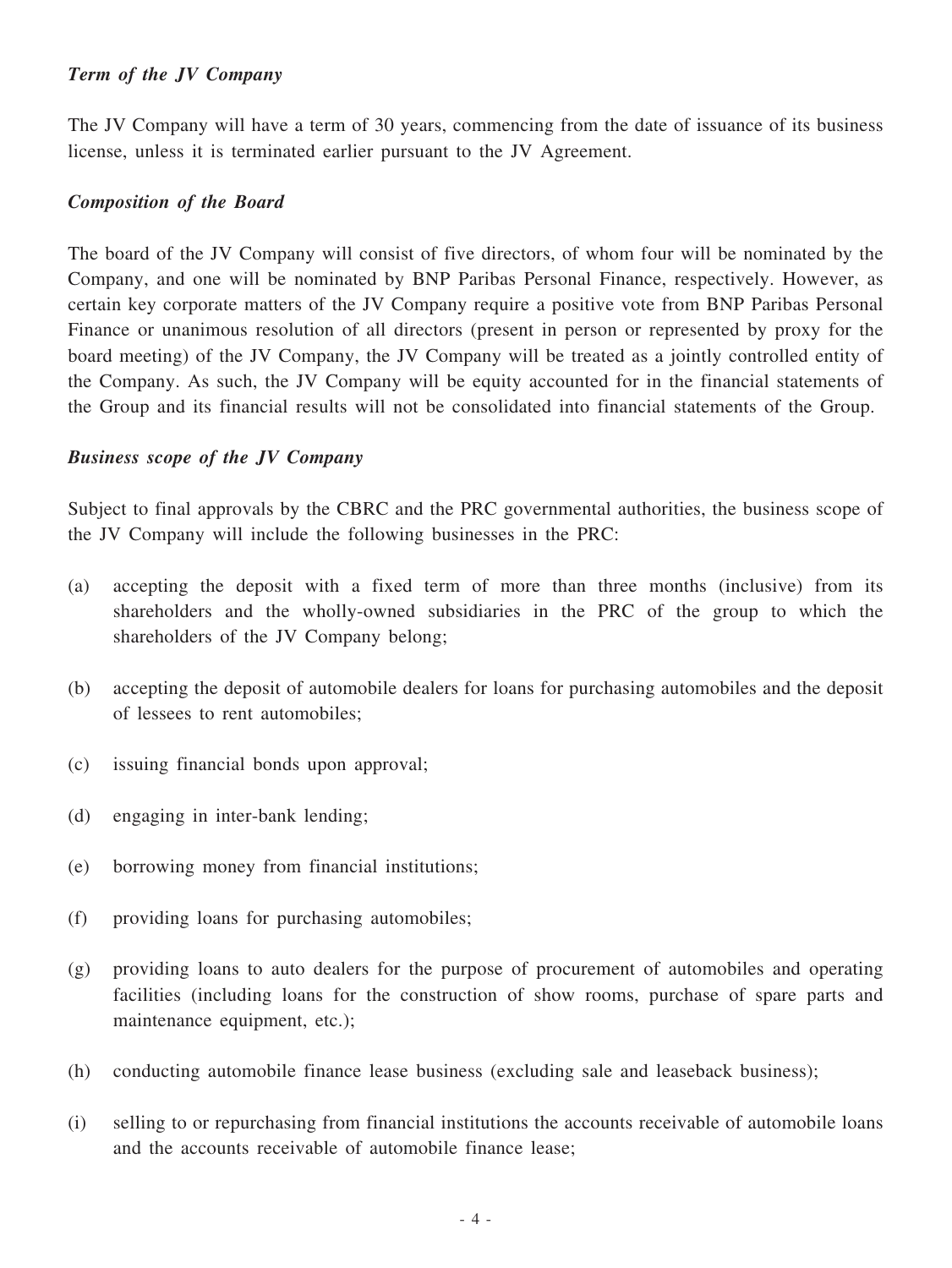- (j) selling and disposing of the rental automobiles at salvage value;
- (k) engaging in consulting and agency business relating to financing for automobile purchase;
- (l) engaging in equity investment business of financial institutions relating to automobile finance business upon approval; and
- (m) other business to be approved by the CBRC.

#### *Lock-up*

Each of the parties has agreed not to transfer any of its equity interest in the JV Company during the Lock-up Period unless as otherwise required by the CBRC as mandatory requirement in accordance with the laws of the PRC.

#### *Conditions Precedent*

The JV Agreement will take effect upon (i) the Shareholders' approval on the entry into and performance of the JV Agreement by the Company (including but not limited to the Call Option and the Put Option arrangements of the JV Agreement) as well as the JV Formation in accordance with the Listing Rules, has been obtained at the EGM within 3 months from the date of signing of the JV Agreement; and (ii) the issuance of the official approval by the CBRC in relation to the preparation of the JV Formation.

## **THE CALL OPTION, THE PUT OPTION AND THE GEELY CALL OPTION**

## **The Call Option**

Pursuant to the JV Agreement, BNP Paribas Personal Finance was granted the Call Option pursuant to which BNP Paribas Personal Finance has the right at any time within 2 years after the Lock-up Period to acquire from the Company such equity interest in the JV Company to increase its interest in the JV Company to up to 50%.

#### *Premium and exercise price*

No premium is payable by BNP Paribas Personal Finance for the Call Option. The exercise price of the Call Option will be determined based on the Fair Market Value at the time of exercise. BNP Paribas Personal Finance shall pay the exercise price to the Company on the closing date (same date as the Valuation Date (as defined below)), subject to any adjustment of such exercise price thereafter in accordance with the JV Agreement. Within 60 business days after determination of the exercise price of the Call Option, the parties shall execute the transfer of the relevant equity interest in the JV Company.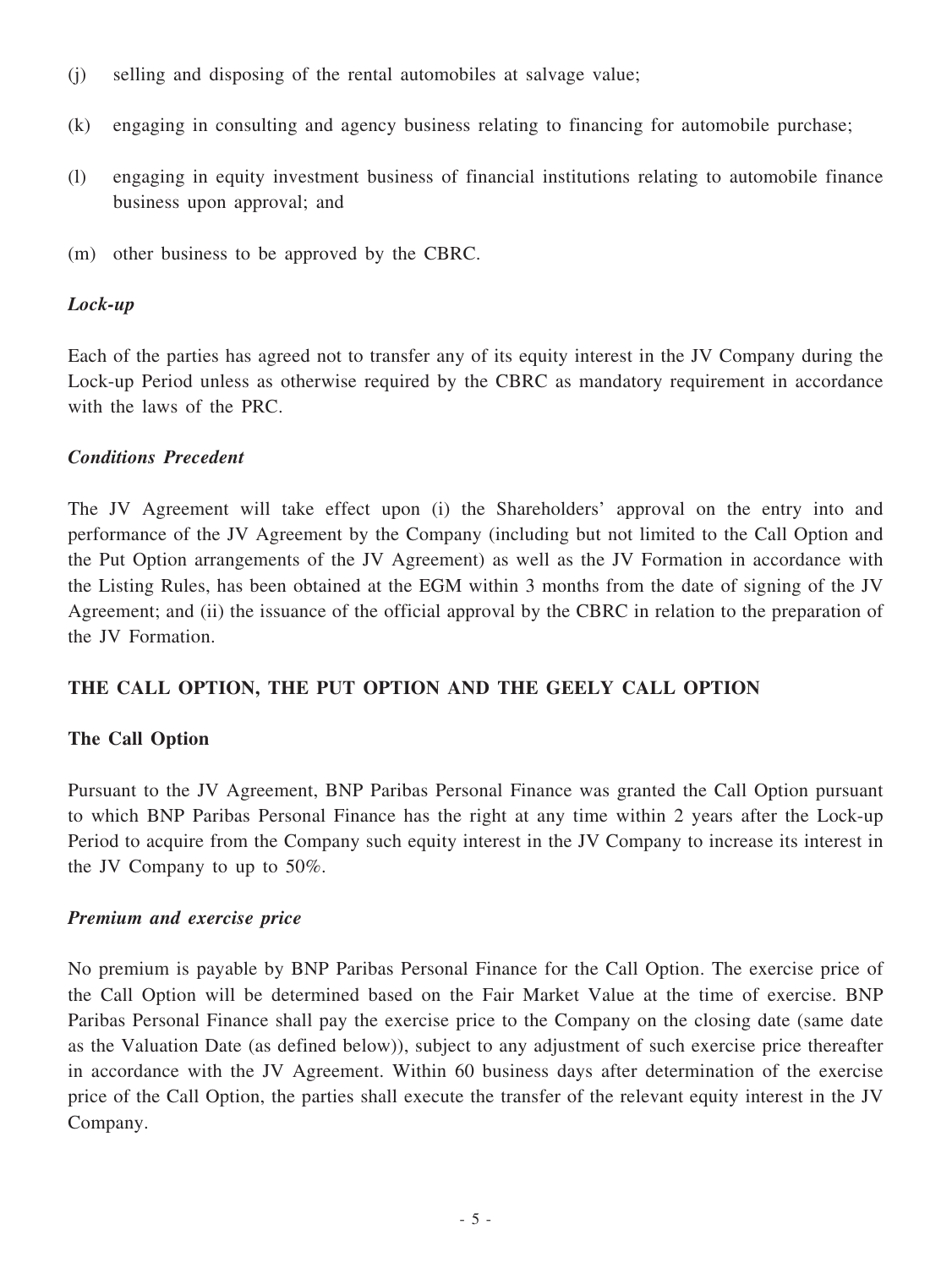# **The Put Option**

Pursuant to the JV Agreement, BNP Paribas Personal Finance was granted the Put Option pursuant to which BNP Paribas Personal Finance has the right at any time after the Lock-up Period to dispose of its entire equity interest in the JV Company to the Company upon the occurrence of any of the Option Triggering Events. However, in case BNP Paribas Personal Finance exercises the Call Option, the events (c) and (g) *(as set out in the paragraph headed "Option Triggering Events" below)* will cease to be the Option Triggering Events and event (b) *(as set out in the paragraph headed "Option Triggering Events" below)* will be modified to "A material adverse event which may be, inter alia, a prohibition of foreign investments in China, preventing BNP Paribas Personal Finance to hold or benefit from its participation in the JV Company and voting rights or any other event that may invalidate any of its rights under the JV Agreement" three years after the completion of the Call Option.

#### *Premium and exercise price*

No premium is payable by BNP Paribas Personal Finance for the Put Option. The exercise price of the Put Option will be based on the following:

- (i) For events (a) and (f) of the Option Triggering Events, the exercise price should be: {(the equity interest percentage owned by BNP Paribas Personal Finance) x (the Fair Market Value Estimate (as defined below) or the Fair Market Value as applicable)} plus 10%;
- (ii) For events (b), (c), (d), (e) and (g) of the Option Triggering Events, the exercise price should be: {(the equity interest percentage owned by BNP Paribas Personal Finance) x (the Fair Market Value Estimate (as defined below) or the Fair Market Value as applicable)}; and
- (iii) For event (h) of the Option Triggering Events, the exercise price should be based on the higher of the following two values at the time of exercise: (x) {(the equity interest percentage owned by BNP Paribas Personal Finance) x (the Fair Market Value Estimate (as defined below) or the Fair Market Value as applicable)} less 10%; (y) {the book value of the JV Company (as of the Calculation Date (as defined below) or the Valuation Date (as defined below) as applicable) prorated based on the equity interest percentage owned by BNP Paribas Personal Finance} less 5%.

The Company shall pay the exercise price to BNP Paribas Personal Finance on the closing date (same date as the Valuation Date (as defined below)), subject to any adjustment of such exercise price thereafter in accordance with the JV Agreement. Within 60 business days after determination of the exercise price of the Put Option, the parties shall execute the transfer of the relevant equity interest in the JV Company.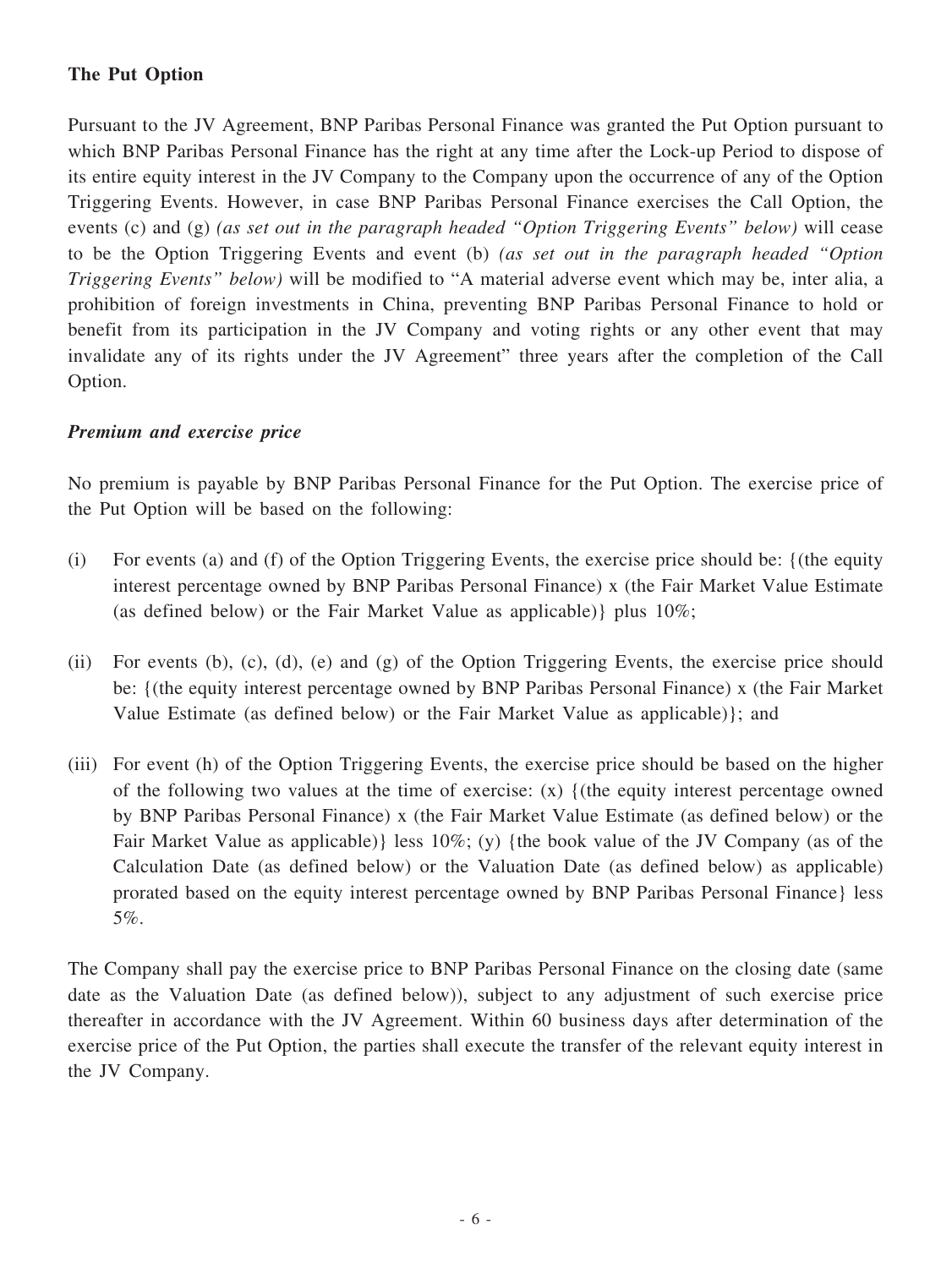## **The Geely Call Option**

Pursuant to the JV Agreement, the Company was granted the Geely Call Option pursuant to which the Company has the right at any time after the Lock-up Period to acquire the equity interest in the JV Company then owned by BNP Paribas Personal Finance upon the occurrence of certain Option Triggering Events.

#### *Premium and exercise price*

No premium is payable by the Company for the Geely Call Option. The exercise price of the Geely Call Option will be based on the following:

- (i) For event (a) of the Option Triggering Events, the exercise price should be {(the equity interest percentage owned by BNP Paribas Personal Finance) x (the Fair Market Value Estimate (as defined below) or the Fair Market Value as applicable)} less 10%;
- (ii) For events (d) and (e) of the Option Triggering Events, the exercise price should be {(the equity interest percentage owned by BNP Paribas Personal Finance) x (the Fair Market Value Estimate (as defined below) or the Fair Market Value as applicable)}; and
- (iii) For event (h) of the Option Triggering Events, the exercise price should be based on the higher of the following two values at the time of exercise: (x) {(the equity interest percentage owned by BNP Paribas Personal Finance) x (the Fair Market Value Estimate (as defined below) or the Fair Market Value as applicable)} plus  $10\%$ ; (y) {the book value of the JV Company (as of the Calculation Date (as defined below) or the Valuation Date (as defined below) as applicable) prorated based on equity interest percentage owned by BNP Paribas Personal Finance} + (cumulative net losses\* if any, incurred by the JV Company over the period from the issuance date of the business license of the JV Company until the Calculation Date or the Valuation Date as applicable, prorated based on the equity interest percentage owned by BNP Paribas Personal Finance when the losses were incurred).
- \*: For the avoidance of doubt, the cumulative net losses will be set to zero in the formula above after the *completion of the Call Option.*

The Company shall pay the exercise price to BNP Paribas Personal Finance on the closing date (same date as the Valuation Date (as defined below)) subject to any adjustment of such exercise price thereafter in accordance with the JV Agreement. Within 60 business days after determination of the exercise price of the Geely Call Option, the parties shall execute the transfer of the relevant equity interest in the JV Company.

#### **Fair Market Value**

The Fair Market Value will be determined in accordance with the following formula: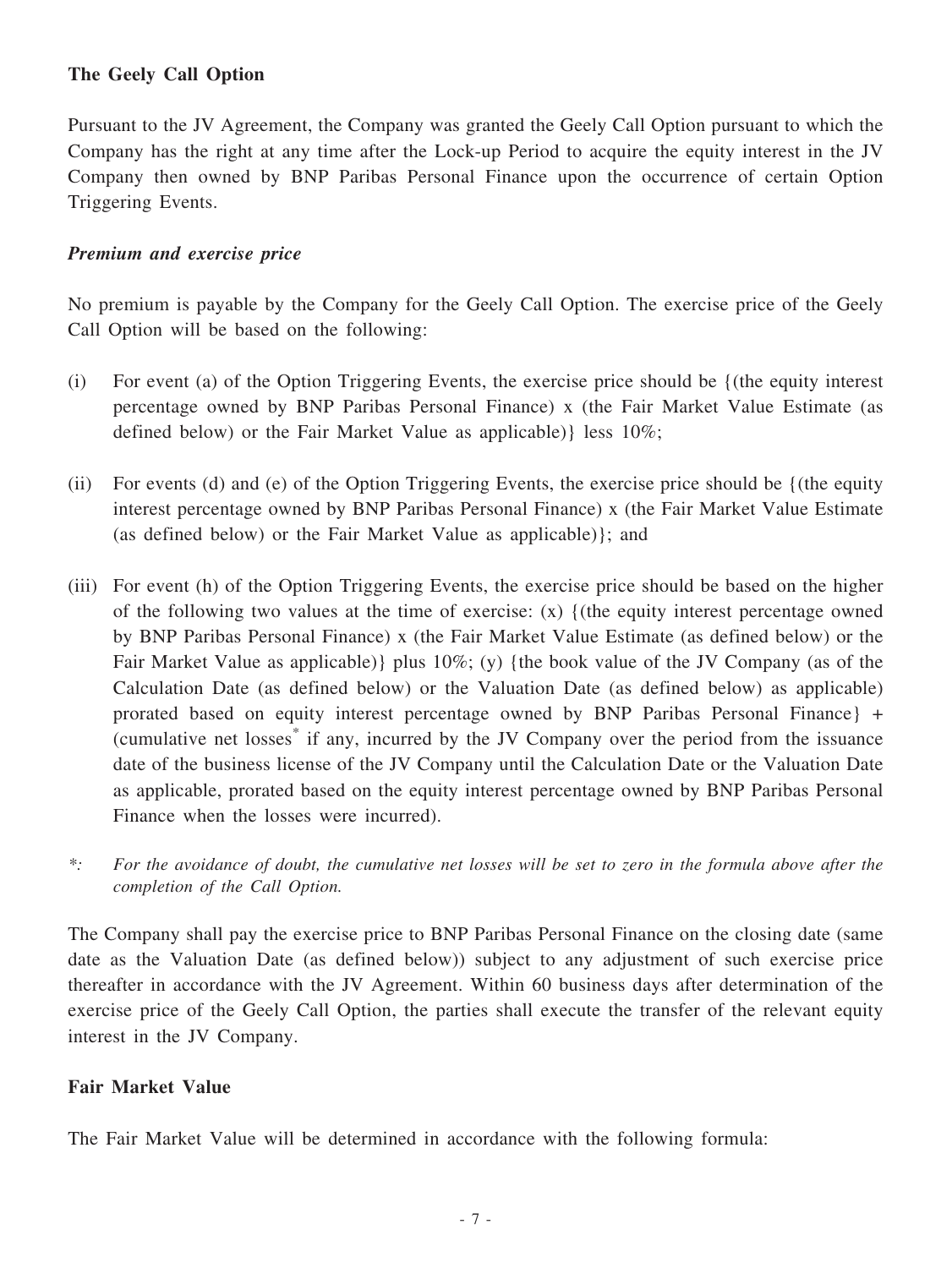The Fair Market Value = the Fair Market Value Estimate adjusted for any change in the book value of the JV Company between the Calculation Date and the Valuation Date as confirmed by the Appointed Auditor.

Where:

- (i) Fair Market Value Estimate is an amount to be calculated based on the arithmetic mean of the values given by the discounted cash flow method and price-to-book valuation, and such Fair Market Value Estimate shall not be lower than 1.0 times IFRS book equity value as of the Calculation Date. The Company and BNP Paribas Personal Finance shall endeavor to agree on the Fair Market Value Estimate. If no mutual agreement is reached on the Fair Market Value Estimate within the period as provided in the JV Agreement, the Fair Market Value Estimate shall be determined in accordance with the procedures and rules as provided in the JV Agreement;
- (ii) Calculation Date is a reference date which is the last day of the month prior to the date on which the exercise notice of the Call Option, the Put Option or the Geely Call Option (as the case maybe) is served;
- (iii) Valuation Date is the date on which the transfer of the equity interest under the Call Option, the Put Option or the Geely Call Option (as the case maybe) is effectively completed; and
- (iv) Appointed Auditor is a big four audit firm jointly selected and appointed by the Company and BNP Paribas Personal Finance to audit the IFRS book value as of the Calculation Date and Valuation Date.

# **Option Triggering Events**

The Put Option may be triggered upon the occurrence of any of the following events. However, in case BNP Paribas Personal Finance exercises the Call Option, the following events (c) and (g) will cease to be the Option Triggering Events and the following event (b) will be modified to "A material adverse event which may be, inter alia, a prohibition of foreign investments in China, preventing BNP Paribas Personal Finance to hold or benefit from its participation in the JV Company and voting rights or any other event that may invalidate any of its rights under the JV Agreement" three years after the completion of the Call Option. The Geely Call Option may be triggered upon the occurrence of any of the following events (a), (d), (e) and (h):

- (a) a material breach of the JV Agreement by one party to the JV Agreement that would have a significant negative impact on the JV Company or any party's rights and obligations;
- (b) a material adverse event affecting the JV Company or any party to the JV Company. A material adverse event may be, inter alia, a prohibition of foreign investments in China, preventing BNP Paribas Personal Finance to hold or benefit from its participation in the JV Company and voting rights or any other event that may invalidate any of its rights under the JV Agreement;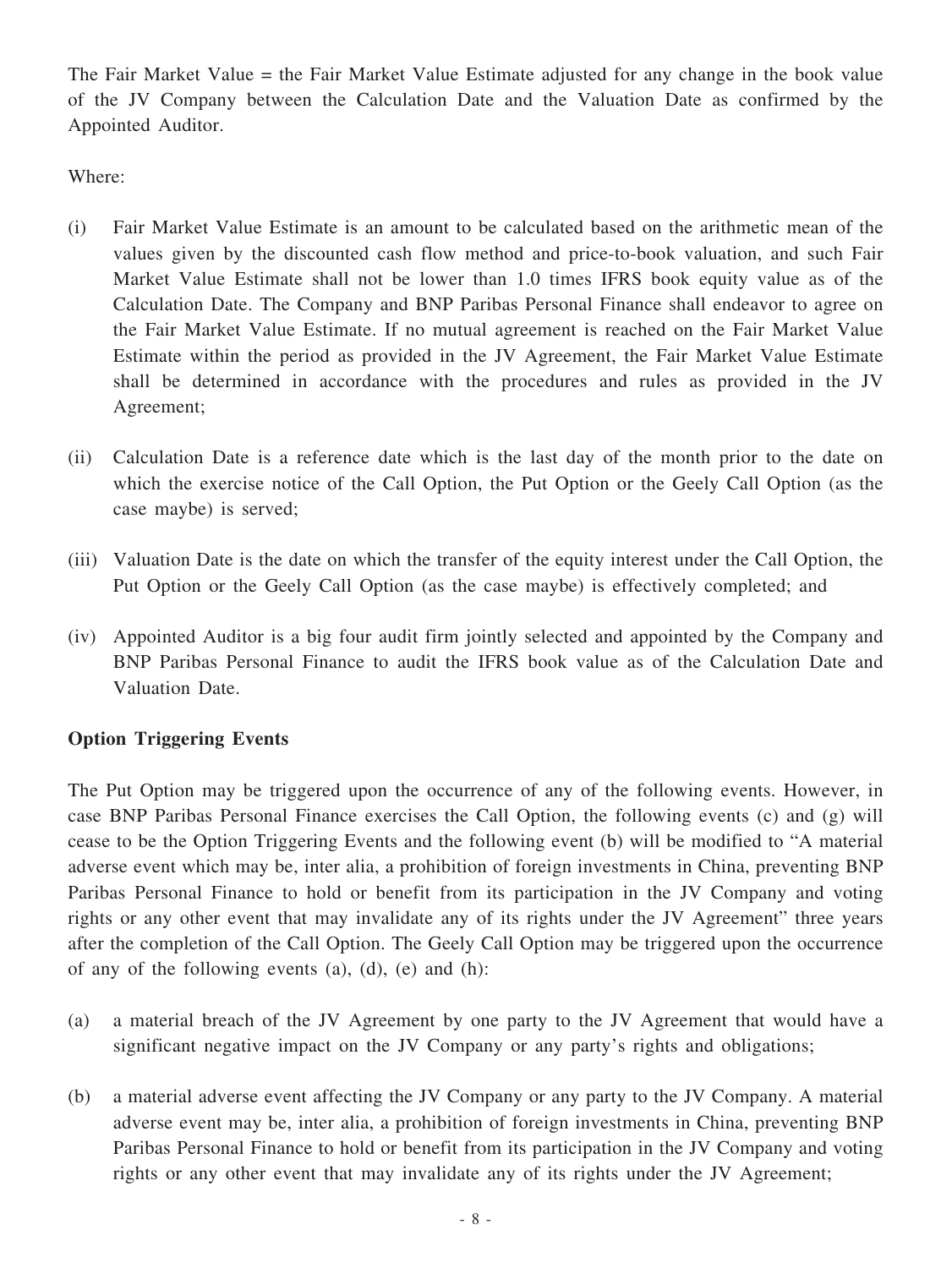- (c) change in regulations or market conditions that may prevent the JV Company to implement its key corporate policies;
- (d) insolvency of any party or another event that would prevent the JV Company to operate in ordinary course of business. For the avoidance of doubt, in case that BNP Paribas Personal Finance is the non-defaulting party, BNP Paribas Personal Finance can exercise the Put Option or propose to liquidate the JV Company in accordance with the terms of the JV Agreement, while in case that the Company is the non-defaulting party, the Company can exercise the Geely Call Option or propose to liquidate the JV Company in accordance with the terms of the JV Agreement;
- (e) change of control resulting in, in respect of the Company or Geely Holding, that (i) Mr. Li together with his direct relatives directly or indirectly holds less than 50% equity interest in Geely Holding or any of the operational companies or any of the distributing companies or holds less than 30% equity interest of the Company; or (ii) loses management control over Geely Holding, any of the operational companies or any of the distributing companies or the Company; or (iii) the Company directly or indirectly holds less than 50% equity interest of or loses management control over the distributing companies that have entered into Commercial Agreements with the JV Company, except if Mr. Li together with his direct relatives, directly or indirectly holds at least 50% equity interests or management control over these distributing companies; in respect of BNP Paribas Personal Finance, that BNP Paribas holds less than 50% equity interest of BNP Paribas Personal Finance or lose management control over BNP Paribas Personal Finance, the party to the JV Agreement not under a change of control can exercise the put or call option thereto, as the case may be;
- (f) non-implementation of key principles of the Commercial Agreements between the JV Company and Geely Holding and its affiliates attributable to Geely Holding and its affiliates, which causes material adverse effect on the business of the JV Company;
- (g) non-performance indicators of the JV Company; and
- (h) the approval and change of the business plan of the JV Company becomes irresolvable deadlock between the parties to the JV Agreement.

## **THE COOPERATION AGREEMENT**

On 16 December 2013, Geely Holding entered into the Cooperation Agreement with BNP Paribas Personal Finance for the support of the operation of the JV Company as well as guaranteeing the performance of the obligation by the Company under the JV Agreement.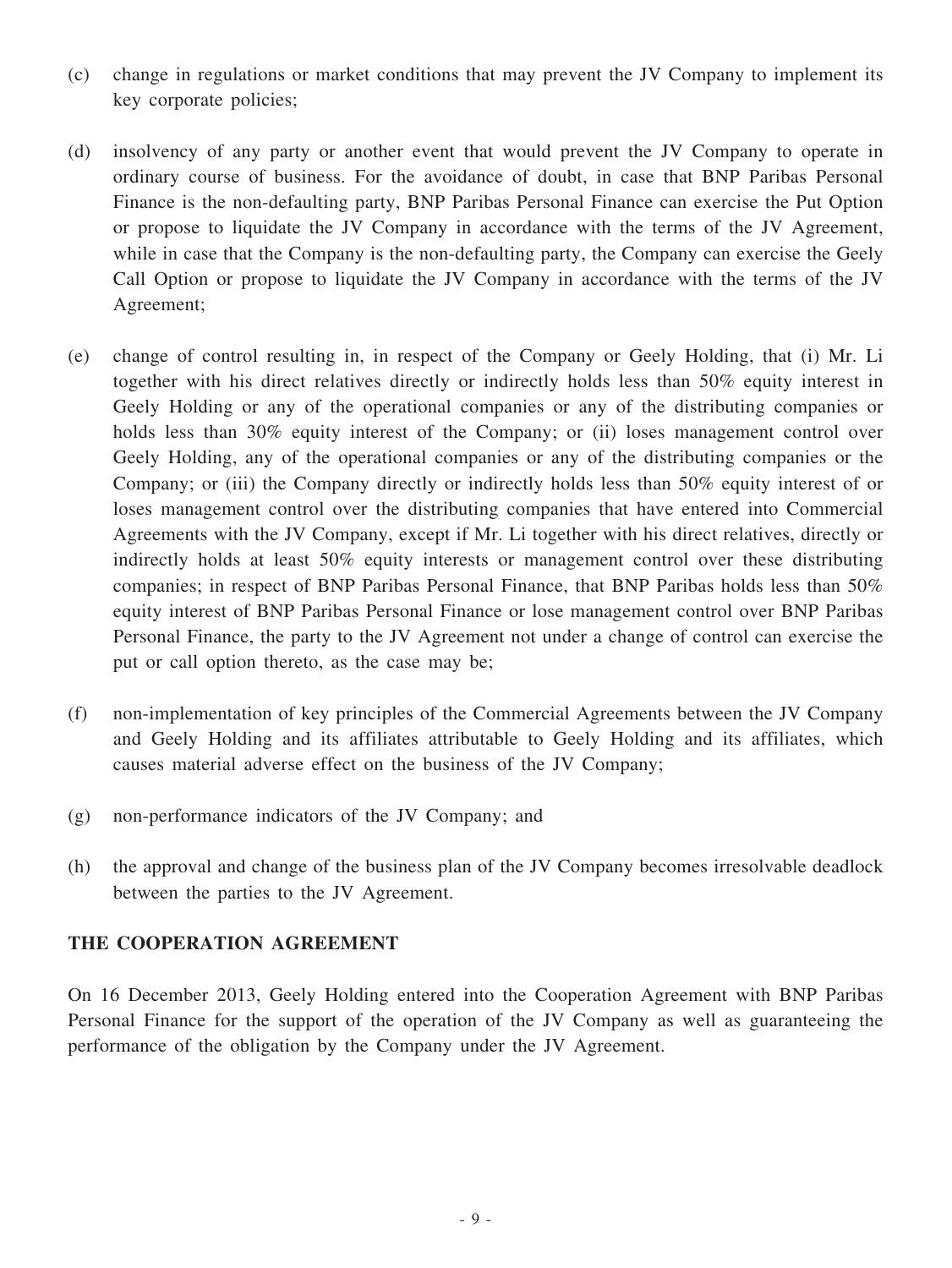The terms of the Cooperation Agreement include, among other things,

- (a) in the event of non-fulfilment by the Company of its obligations on the Put Option under the JV Agreement, Geely Holding will be obliged to purchase the equity interest in the JV Company owned by BNP Paribas Personal Finance if BNP Paribas Personal Finance elects to do so;
- (b) Geely Holding will use its best endeavours to support the JV Company, inter alia, repossess and resell vehicles to other dealers, financing guarantee, coordinate the JV Company's relations with regulatory bodies at different levels;
- (c) Geely Holding will not establish any new auto finance company in the PRC competing with the JV Company; and
- (d) Geely Holding will support the JV Company to develop a competitive commercial offer, to secure its business model and meet its commercial and financial targets.

# **THE COMMERCIAL AGREEMENTS**

It is contemplated that subsequent to the completion of the JV Formation, the Commercial Agreements, which include the Master Agreements, the Dealers Agreements and the Retailers Agreements, will be executed to formalise the terms for the operation of the JV Company.

## **The Master Agreements**

The JV Company will enter into Master Agreements with the distributing companies of Geely Holding and its affiliates (including the Group ("**Geely Distributing Companies**") and Volvo ("**Volvo Distributing Companies**") (together, "**Distributing Companies**")). The Master Agreements will provide, among other things, (i) the characteristics of the wholesale financing and the retail financing engaged in by the JV Company; (ii) the obligation of the Distributing Companies in terms of providing marketing campaigns support to the dealers of Geely Holding and its affiliates (including the Group and Volvo) and/or providing financial support to dealers of the Group and Volvo in consideration of the wholesale financing services of the JV Company; (iii) the Distributing Companies shall use their best endeavours to persuade such dealers to enter into the Dealers Agreements with the JV Company; and (iv) the key terms and conditions or principles to be applied to the Dealers Agreements.

## **The Dealers Agreements**

The Dealers Agreements are the agreements to be entered into between the JV Company and each of the dealers of Geely Holding and its affiliates (including the Group and Volvo) for the provision of wholesale finance by the JV Company to such dealers and the distribution of retail finance in such dealers' premises or shops, pursuant to which the JV Company agrees to grant the wholesale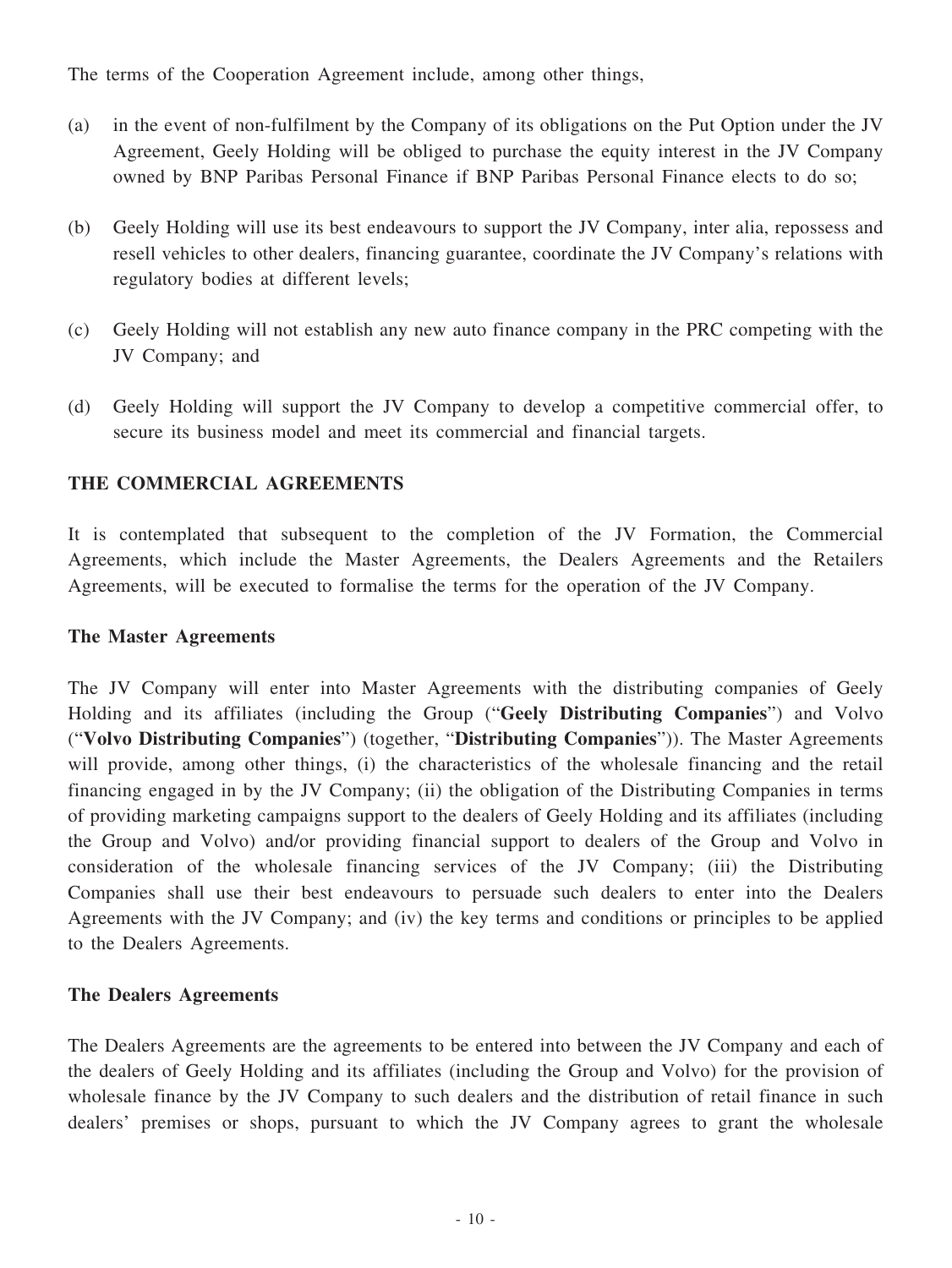financing to such dealers and such dealers agree to be granted the wholesale financing by the JV Company and for distribution by the dealers of retail finance products to end-customers of vehicles based on the terms and conditions as set out therein.

#### **The Retailers Agreements**

The Retailers Agreements are the retail financing agreements to be entered into between the JV Company and each of the end-customers of vehicles with the brands of Geely Holding and its affiliates (including the Group and Volvo) in the PRC pursuant to which the JV Company agrees to grant retail financing to such end-customer and such end-customer agrees to be granted the retail financing by the JV Company on the terms and conditions as set out therein.

# **REASONS FOR THE ENTERING INTO OF THE JV AGREEMENT**

The Company is an investment holding company and the Group is principally engaged in the manufacturing and trading of automobiles and automobile parts and related automobile components.

In line with the practice of the major global automobile companies, most of the PRC automobile companies have established or are in the process of establishing vehicle financing subsidiaries to provide financing services to their customers. The JV Formation can provide an opportunity for the Group to promote the sales of its and Volvo's passenger vehicles in the PRC as well as allowing the Group to share profits from the operation of the JV Company.

With the expertise of BNP Paribas Personal Finance coupled with the experience of the Group in the automobile business in the PRC, the Board is of the view that the JV Company will enable the Company to enhance its services to its customers and strengthen its competitiveness in the market as well as to benefit from the fast-growing auto financing business in the PRC.

Given the JV Formation is beneficial to the Company, the Directors consider the commercial terms of the grant of the Call Option and the Put Option to BNP Paribas Personal Finance was determined on arm's length basis for facilitating the entering into of the JV Agreement by both parties.

The Board thus considers that the JV Agreement, which includes the grant of the Call Option and the Put Option, was entered into on normal and commercial terms and the terms thereof are fair and reasonable and in the interests of the Company and the Shareholders as a whole.

Mr. Li, Mr. Yang Jian, Mr. An Cong Hui, Mr. Li Dong Hui, Daniel and Mr. Carl Peter Edmund Moriz Forster are considered to have material interests in the JV Agreement by virtue of their directorship in either Geely Holding or Volvo and each of them has abstained from voting on the Board resolution to approve the grant of the Call Option, the Put Option and the transactions contemplated thereunder the JV Agreement.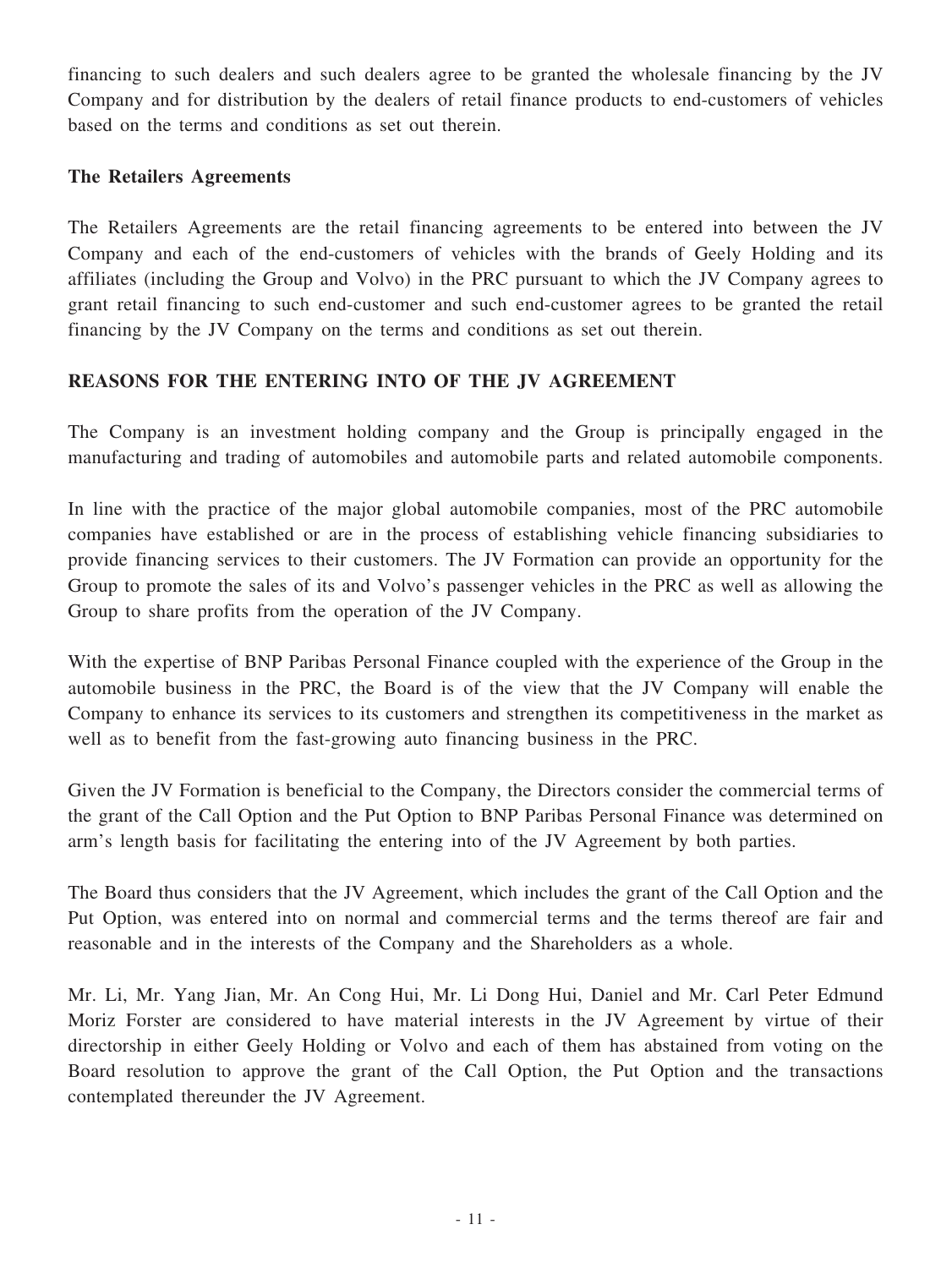## **INFORMATION ON BNP PARIBAS PERSONAL FINANCE AND BNP PARIBAS**

BNP Paribas Personal Finance is the leader in France and in Europe for personal loans via its activities in consumer credit and mortgage lending. A 100% subsidiary of the BNP Paribas Group, BNP Paribas Personal Finance has more than 16,000 employees and operates in over 20 countries. Under brands including Cetelem, Findomestic, and AlphaCredit, the company offers a full range of personal credit products at points of sale and car dealerships and directly to consumers through its customer relations centres and Internet. Worldwide automotive financing services are one of the historical know-how and expertise of BNP Paribas Personal Finance either in the new car business or in the second-hand car market. Developing its automotive financing services offer also is one of the main three strategic areas of growth of BNP Paribas Personal Finance.

BNP Paribas Personal Finance has added an insurance and savings offer for its clients in France, in Italy, Germany and Bulgaria. BNP Paribas Personal Finance has developed an active partnership strategy with retailers, web merchants and financial institutions (banks and insurance companies), based on its experience with marketing credit offers and integrated services tailored to partners' business and commercial objectives. It is also a leading player in the field of responsible lending and financial education.

BNP Paribas (www.bnpparibas.com) has a presence in nearly 80 countries with 190,000 employees, including 145,000 in Europe. It ranks highly in its three core activities: Retail Banking, Investment Solutions and Corporate & Investment Banking. In Europe, the Group has four domestic markets (Belgium, France, Italy and Luxembourg) and BNP Paribas Personal Finance is the leader in personal lending. BNP Paribas is rolling out its integrated retail banking model across Mediterranean basin countries, in Turkey, in Eastern Europe and a large network in the western part of the United States. In its Corporate & Investment Banking and Investment Solutions activities, BNP Paribas also enjoys top positions in Europe, a strong presence in the Americas and solid and fast-growing businesses in Asia-Pacific.

## **GENERAL**

The JV Formation itself does not constitute a notifiable transaction for the Company under the Listing Rules. However, as the Call Option and the Put Option are exercisable at the discretion of BNP Paribas Personal Finance and the exercise prices for the Call Option and the Put Option are to be determined based on the Fair Market Value of the JV Company at the time of exercise, the grant of the Call Option and the Put Option will be classified as at least a major transaction for the Company pursuant to Rule 14.76(1) of the Listing Rules. Accordingly, the grant of the Call Option, the Put Option and the transactions contemplated thereunder the JV Agreement constitute a major transaction for the Company and are subject to the Shareholders' approval at the EGM.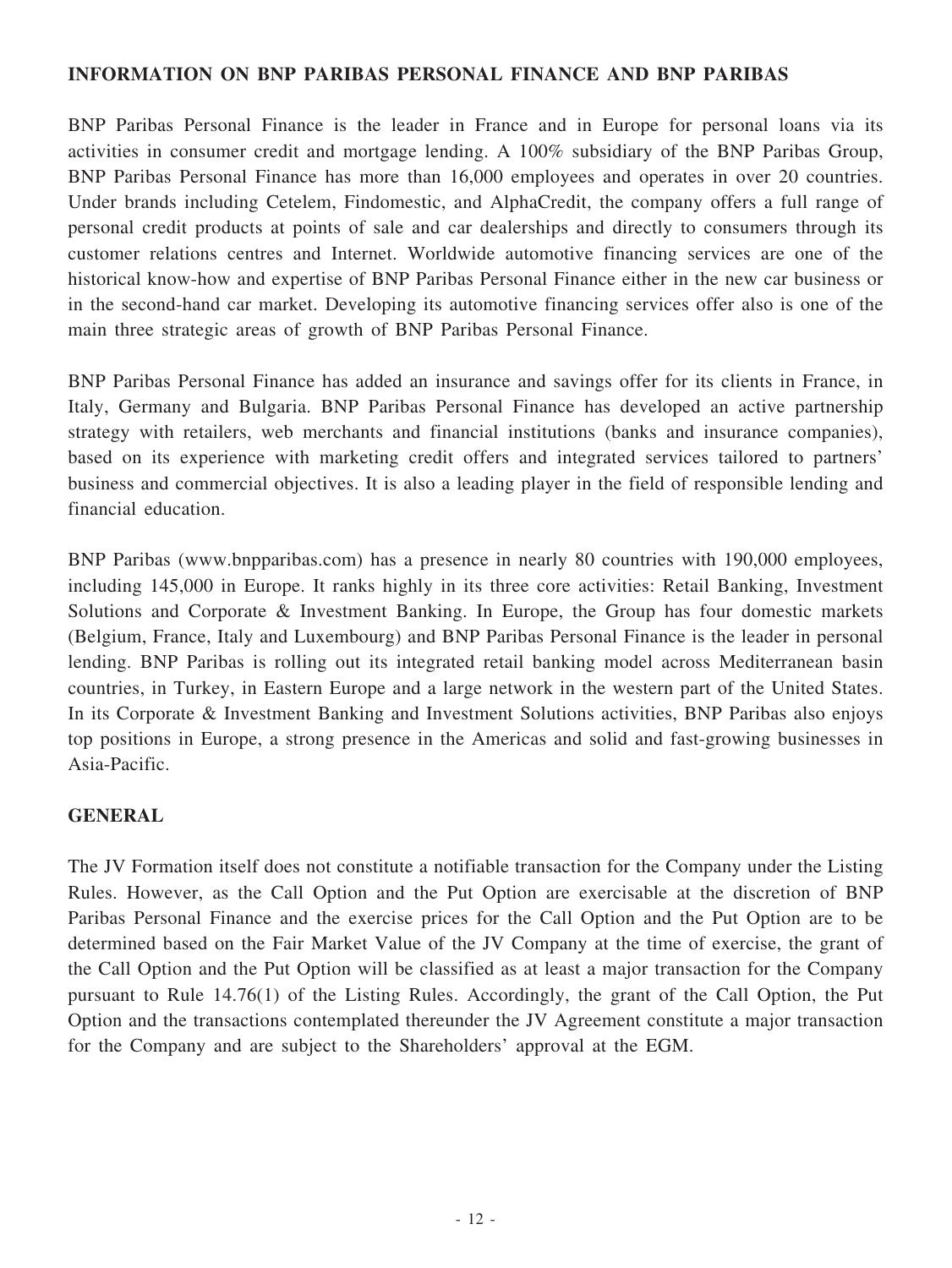In the event that at the time of exercise of the Call Option or the Put Option, the relevant percentage ratios to be calculated using the then Fair Market Value in respect of the exercise of the Call Option or the Put Option by BNP Paribas Personal Finance would result in the transaction falling within a higher classification of notifiable transaction, the Company will comply with the additional requirements under Chapters 14 and 14A of the Listing Rules.

A circular containing, among other things, (i) further information about the grant of the Call Option and the Put Option and the transactions contemplated under the JV Agreement; (ii) information required under Chapter 14 of the Listing Rules; and (iii) a notice convening the EGM to approve the JV Agreement, the grant of the Call Option and the Put Option will be despatched to the Shareholders on or before 8 January 2014.

## **DEFINITIONS**

In this announcement, unless the context otherwise requires, the following expressions will have the following respective meanings:

| "affiliates"            | with respect to any party, any corporate or other entity that controls<br>or is controlled by such party or is under common control with such<br>party by a third party. For the purposes of this definition, a party<br>has "control" of another party if the first party has, directly or<br>indirectly, at least 50% voting power (the threshold shall be 30% in<br>case of the Company or in case of a listed company) at the second<br>party's decision making authority or retains management control<br>over the second party. For the avoidance of doubt, any entity that is<br>controlled, as defined above, by an affiliate, shall be deemed as an<br>affiliate for the purpose of this announcement |
|-------------------------|----------------------------------------------------------------------------------------------------------------------------------------------------------------------------------------------------------------------------------------------------------------------------------------------------------------------------------------------------------------------------------------------------------------------------------------------------------------------------------------------------------------------------------------------------------------------------------------------------------------------------------------------------------------------------------------------------------------|
| "associate"             | has the meaning ascribed to it under the Listing Rules                                                                                                                                                                                                                                                                                                                                                                                                                                                                                                                                                                                                                                                         |
| "Board"                 | the board of Directors                                                                                                                                                                                                                                                                                                                                                                                                                                                                                                                                                                                                                                                                                         |
| "Call Option"           | the option granted to BNP Paribas Personal Finance pursuant to<br>which BNP Paribas Personal Finance has the right at any time<br>within 2 years after the Lock-up Period to acquire from the<br>Company such equity interest in the JV Company to increase its<br>interests to up to $50\%$                                                                                                                                                                                                                                                                                                                                                                                                                   |
| "CBRC"                  | China Banking Regulatory Commission                                                                                                                                                                                                                                                                                                                                                                                                                                                                                                                                                                                                                                                                            |
| "Commercial Agreements" | the Master Agreements, the Dealers Agreements and the Retailers<br>Agreements                                                                                                                                                                                                                                                                                                                                                                                                                                                                                                                                                                                                                                  |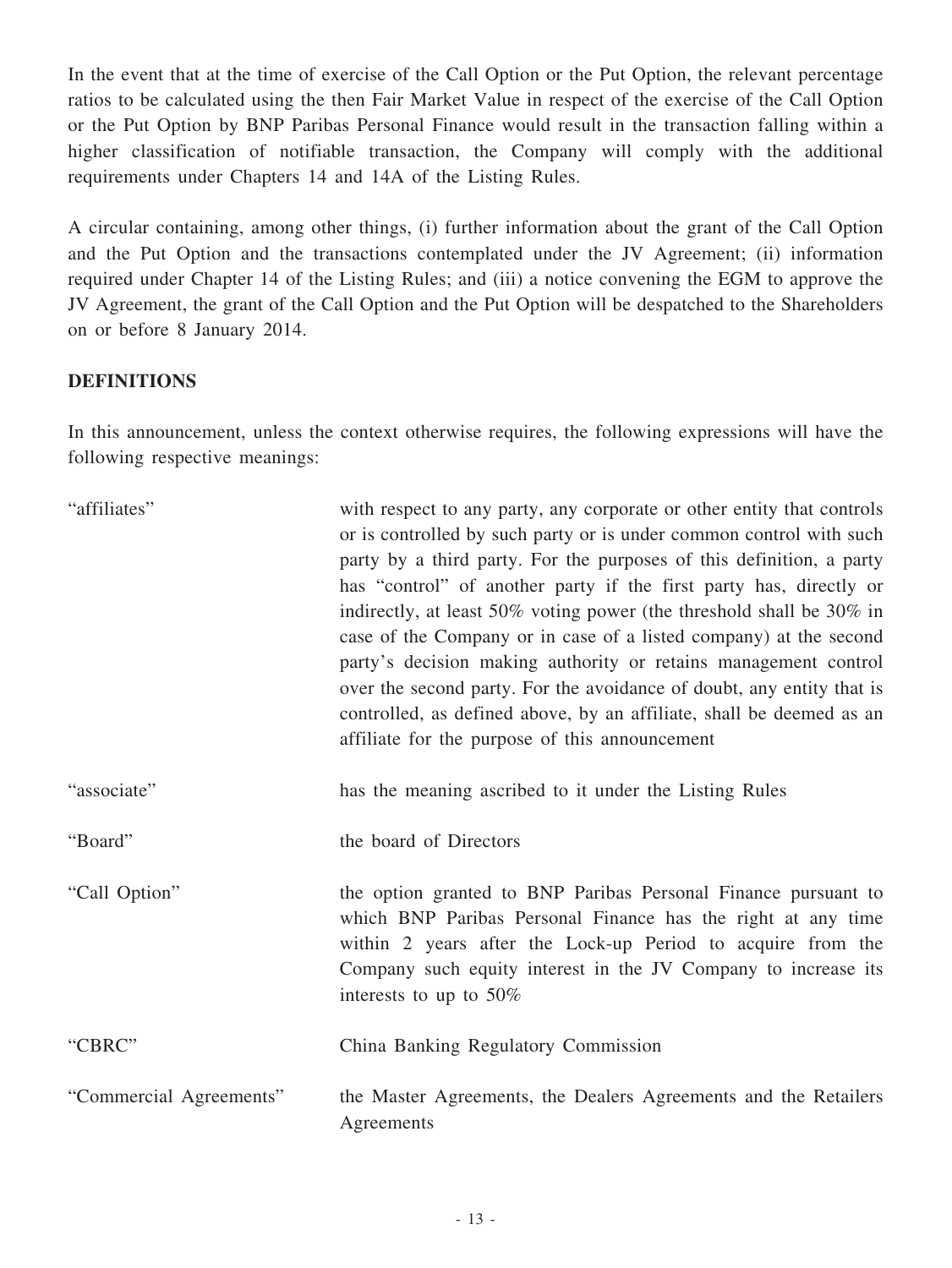| "Company"               | Geely Automobile Holdings Limited (Stock code: 175), a company<br>incorporated in the Cayman Islands with limited liability, the issued<br>shares of which are listed on the main board of the Stock Exchange                                                                                                                                                                             |
|-------------------------|-------------------------------------------------------------------------------------------------------------------------------------------------------------------------------------------------------------------------------------------------------------------------------------------------------------------------------------------------------------------------------------------|
| "connected person(s)"   | has the meaning ascribed to it under the Listing Rules                                                                                                                                                                                                                                                                                                                                    |
| "Cooperation Agreement" | the agreement dated 16 December 2013 entered into between Geely<br>Holding and BNP Paribas Personal Finance for the support of the<br>operation of the JV Company and guaranteeing the performance of<br>the obligation by the Company under the JV Agreement                                                                                                                             |
| "Dealers Agreements     | the agreements to be entered into between the JV Company and<br>each of the dealers of Geely Holding and its affiliates (including the<br>Group and Volvo) for the provision of wholesale finance by the JV<br>Company to such dealers and the distribution of retail finance in<br>such dealers' premises or shops                                                                       |
| "Director(s)"           | the director(s) of the Company                                                                                                                                                                                                                                                                                                                                                            |
| "EGM"                   | an extraordinary general meeting of the Company to be convened<br>for the purpose of considering, and if thought fit, to approve the<br>grant of the Call Option and the Put Option and the transactions<br>contemplated thereunder the JV Agreement                                                                                                                                      |
| "Fair Market Value"     | the fair market value of the JV Company upon the exercise of the<br>Call Option, the Put Option or the Geely Call Option, the<br>calculation details of which are set out in the paragraph headed<br>"Fair Market Value" to this announcement                                                                                                                                             |
| "Geely Call Option"     | the option granted to the Company pursuant to which the Company<br>has the right to acquire the equity interest in the JV Company from<br>BNP Paribas Personal Finance upon the occurrence of certain<br><b>Option Triggering Events</b>                                                                                                                                                  |
| "Geely Holding"         | 浙江吉利控股集團有限公司(Zhejiang Geely Holding Group<br>Company Limited), a private limited liability company<br>incorporated in Zhejiang Province, the PRC, and is owned as to<br>90% by Mr. Li and as to 10% by Mr. Li Xing Xing, the son of Mr.<br>Li, respectively which owns approximately 42.62% interest in the<br>issued share capital of the Company as at the date of this<br>announcement |
| "Group"                 | the Company and its subsidiaries from time to time                                                                                                                                                                                                                                                                                                                                        |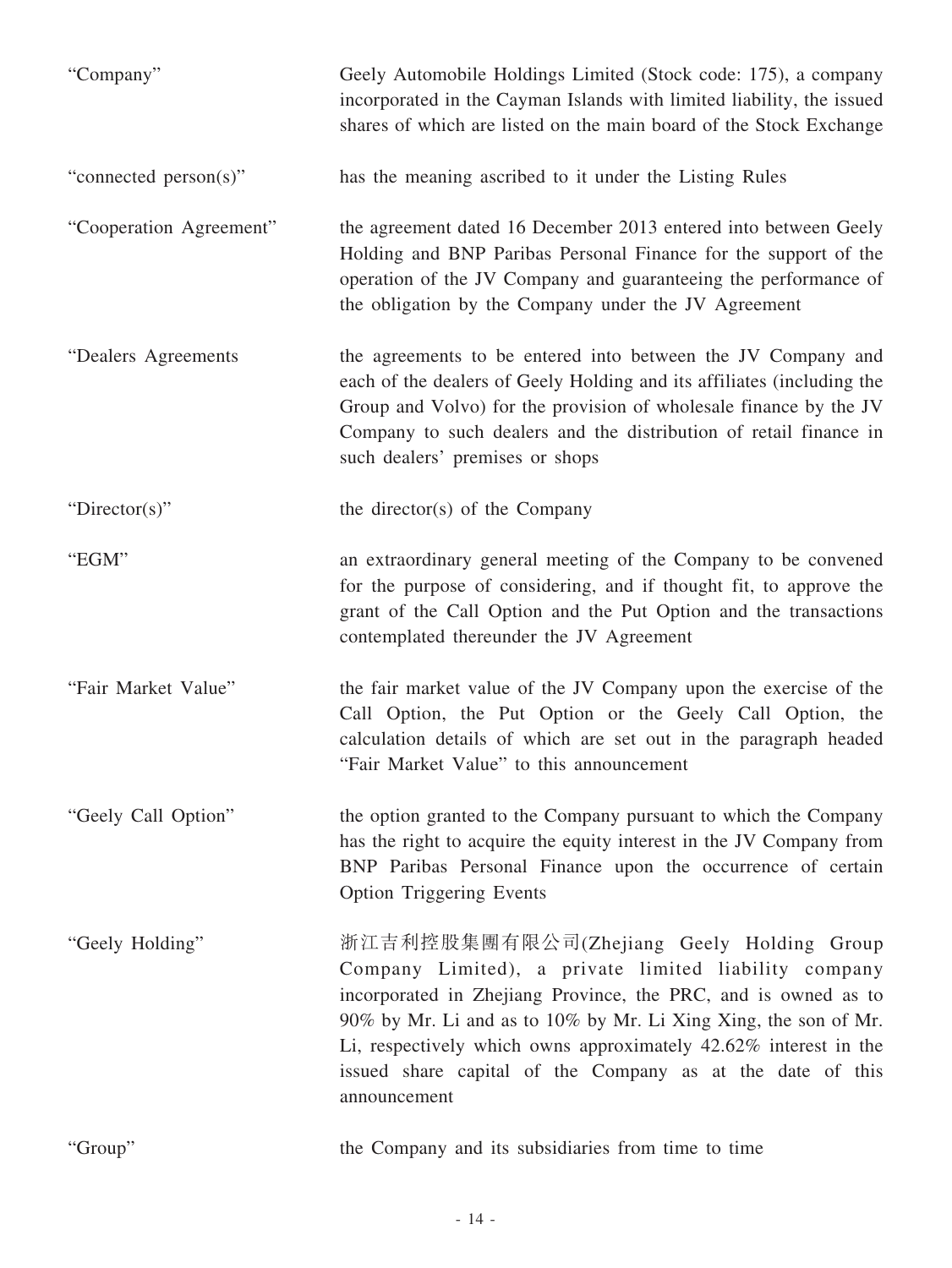| "Hong Kong"                | Hong Kong Special Administrative Region of the People's Republic<br>of China                                                                                                                                                                                  |
|----------------------------|---------------------------------------------------------------------------------------------------------------------------------------------------------------------------------------------------------------------------------------------------------------|
| "IFRS"                     | International Financial Reporting Standards                                                                                                                                                                                                                   |
| "JV Agreement"             | the agreement dated 16 December 2013 entered into by and<br>between the Company and BNP Paribas Personal Finance in<br>relation to the JV Formation                                                                                                           |
| "JV Company"               | the joint venture company to be established by the Company and<br>BNP Paribas Personal Finance pursuant to the terms of the JV<br>Agreement                                                                                                                   |
| "JV Formation"             | the establishment of the JV Company which will be owned as to<br>80% by the Company and as to 20% by BNP Paribas Personal<br>Finance, respectively                                                                                                            |
| "Listing Rules"            | the Rules Governing the Listing of Securities on the Stock<br>Exchange                                                                                                                                                                                        |
| "Lock-up Period"           | a period of three years from the establishment date of the JV<br>Company                                                                                                                                                                                      |
| "Master Agreements"        | the master agreements to be entered into between the JV Company<br>and the distributing companies of Geely Holding and its affiliates<br>(including the Group and Volvo)                                                                                      |
| "Mr. Li"                   | Mr. Li Shu Fu, an executive Director and a controlling Shareholder,<br>holding approximately 42.62% interest in the issued share capital of<br>the Company as at the date of this announcement                                                                |
| "Option Triggering Events" | the occurrence of the events under which the Put Option or the<br>Geely Call Option can be exercised, details of which are set out in<br>the paragraph headed "Option Triggering Events" to this<br>announcement                                              |
| "PRC" or "China"           | the People's Republic of China and for the purpose of this<br>announcement excludes Hong Kong, Macau Special Administrative<br>Region of the PRC and Taiwan                                                                                                   |
| "Put Option"               | the option granted to BNP Paribas Personal Finance pursuant to<br>which BNP Paribas Personal Finance has the right to dispose of its<br>entire equity interest in the JV Company to the Company upon the<br>occurrence of any of the Option Triggering Events |